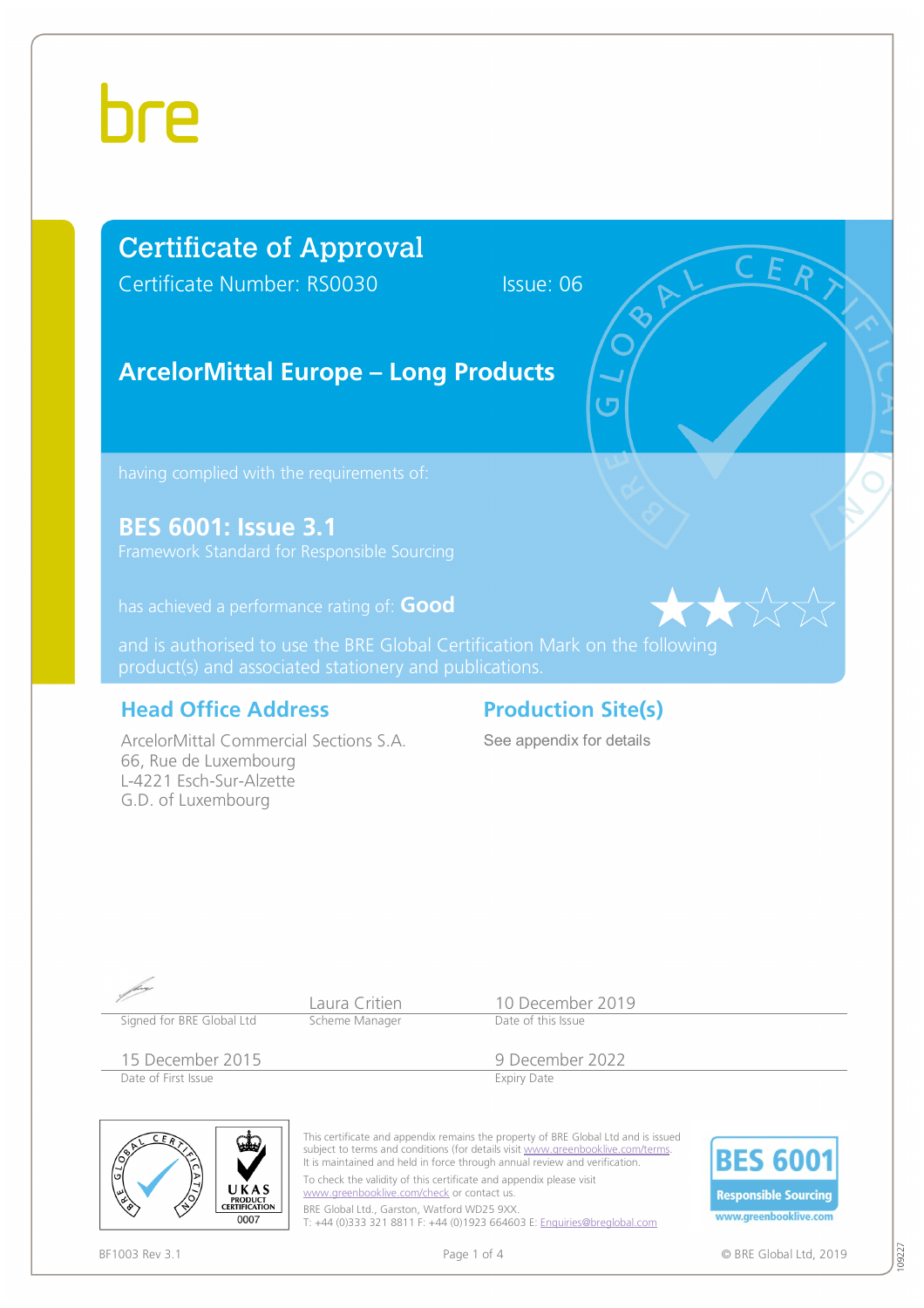### Appendix to Certificate No: RS0030 Issue: 06

**ArcelorMittal Europe – Long Products**

| <b>Production Site(s)</b>                                                                                           |                                                                                                                                                                                                                                                                                                                                            |                                                                                                                                                                                                                         |                                                                                                                                                                                                                      |
|---------------------------------------------------------------------------------------------------------------------|--------------------------------------------------------------------------------------------------------------------------------------------------------------------------------------------------------------------------------------------------------------------------------------------------------------------------------------------|-------------------------------------------------------------------------------------------------------------------------------------------------------------------------------------------------------------------------|----------------------------------------------------------------------------------------------------------------------------------------------------------------------------------------------------------------------|
| ArcelorMittal Commercial<br>Sections S.A.<br>66, Rue de Luxembourg<br>L-4221 Esch-Sur-Alzette<br>G.D. of Luxembourg | ArcelorMittal Belval and<br>Differdange S.A.<br>Site of Esch-Belval<br>Boulevard Charles de<br>Gaulle,<br>L-4008 Esch-sur-Alzette<br>ArcelorMittal Belval and<br>Differdange S.A.<br>Site of Differdange<br>Rue Emile Mark<br>L-4503 Differdange<br>ArcelorMittal Rodange &<br>Schifflange S.A.<br>2, rue de l'Industrie<br>L-4823 Rodange | ArcelorMittal Poland S.A.<br>al. J. Piłsudskiego 92<br>PL-41-308 Dabrowa<br>Górnicza<br>ArcelorMittal Warszawa<br>Kasprowicza 132,<br>PL-01-949 Warszawa<br>ArcelorMittal Asturias<br>Veriña de Abajo<br>ES-33200 Gijón | ArcelorMittal Gipuzkoa,<br>S.L.U.<br>Fabrica de Olaberria<br>Carretera Madrid - Irun,<br>Km. 417<br>ES-20212 Olaberria<br>ArcelorMittal Gipuzkoa,<br>S.L.U.<br>Fabrica de Bergara<br>C/Ibarra, 6<br>ES-20570 Bergara |

In accordance with the scheme requirements, you must notify us of any changes in circumstances so that we can amend the Certification details.

|                                                                                                             | Laura Critien                                                                            | 10 December<br>2019                                                                                                                                                                                                                                                                                                                                                                                     | 15 December 2015    | 09 December<br>2022                                                     |
|-------------------------------------------------------------------------------------------------------------|------------------------------------------------------------------------------------------|---------------------------------------------------------------------------------------------------------------------------------------------------------------------------------------------------------------------------------------------------------------------------------------------------------------------------------------------------------------------------------------------------------|---------------------|-------------------------------------------------------------------------|
| For BRE Global Ltd                                                                                          | Scheme manager                                                                           | Date of this Issue                                                                                                                                                                                                                                                                                                                                                                                      | Date of First Issue | <b>Expiry Date</b>                                                      |
| W.<br>$\frac{1}{\sqrt{2}}$<br>ACTES<br>UKAS<br>$\overline{\mathscr{C}}$<br>PRODUCT<br>CERTIFICATION<br>0007 | www.areenbooklive.com/check or contact us.<br>BRE Global Ltd., Garston, Watford WD25 9XX | This certificate and appendix remains the property of BRE Global Ltd and is issued<br>subject to terms and conditions (for details visit www.greenbooklive.com/terms). It<br>is maintained and held in force through annual review and verification.<br>To check the validity of this certificate and appendix please visit<br>T: +44 (0)333 321 88 11 F: +44 (0)1923 664603 E: Enquiries@breglobal.com |                     | <b>BES 6001</b><br><b>Responsible Sourcing</b><br>www.greenbooklive.com |
| BF1003 Rev 3.1                                                                                              |                                                                                          | Page 2 of 4                                                                                                                                                                                                                                                                                                                                                                                             |                     | © BRE Global Ltd. 2019                                                  |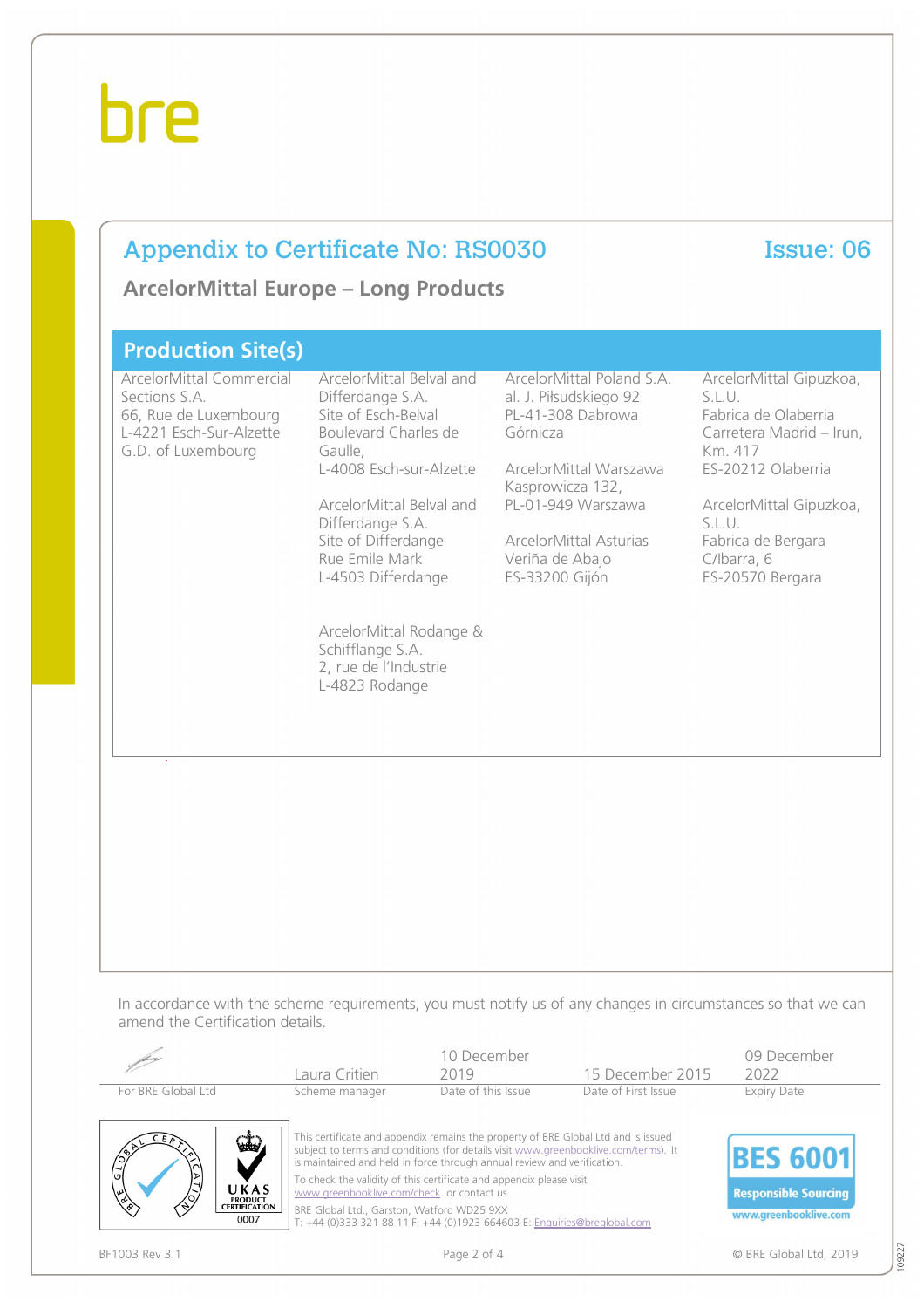## Appendix to Certificate No: RS0030 Issue: 06

### **ArcelorMittal Europe – Long Products**

| <b>Product</b>            | <b>Description</b>       | <b>Site</b>                                              |  |  |
|---------------------------|--------------------------|----------------------------------------------------------|--|--|
| Angles                    |                          | Esch-Belval, Dabrowa, Bergara, Rodange                   |  |  |
| Channels                  |                          | Esch-Belval, Dabrowa, Olaberria, Bergara                 |  |  |
| Merchant bars             |                          | Esch-Belval, Dabrowa, Bergara, Rodange                   |  |  |
| Rails                     | $\overline{\phantom{a}}$ | Dabrowa, Rodange, Gijón                                  |  |  |
| Sections                  | $\overline{\phantom{a}}$ | Esch-Belval, Dabrowa, Bergara, Olaberria,<br>Differdange |  |  |
| Sheet piles               |                          | Esch-Belval, Dabrowa, Differdange                        |  |  |
| Rebar                     |                          | Ostrava, Rodange, Warszawa                               |  |  |
| Construction bars & wires |                          | Ostrava, Rodange, Warszawa                               |  |  |

In accordance with the scheme requirements, you must notify us of any changes in circumstances so that we can amend the Certification details.

|                                                                    | Laura Critien                                                                                                     | 10 December<br>2019                                                                                                                                                                                                                                  | 15 December 2015    | 09 December<br>2022         |
|--------------------------------------------------------------------|-------------------------------------------------------------------------------------------------------------------|------------------------------------------------------------------------------------------------------------------------------------------------------------------------------------------------------------------------------------------------------|---------------------|-----------------------------|
| For BRE Global Ltd                                                 | Scheme manager                                                                                                    | Date of this Issue                                                                                                                                                                                                                                   | Date of First Issue | <b>Expiry Date</b>          |
| $\mathbf{\mathbb{Q}}$<br>$\frac{1}{\sqrt{2}}$                      |                                                                                                                   | This certificate and appendix remains the property of BRE Global Ltd and is issued<br>subject to terms and conditions (for details visit www.greenbooklive.com/terms). It<br>is maintained and held in force through annual review and verification. | <b>BES 6001</b>     |                             |
| $\mathbb{Z}$<br>UKAS<br>$\overline{\mathcal{C}}$<br><b>PRODUCT</b> | To check the validity of this certificate and appendix please visit<br>www.areenbooklive.com/check or contact us. |                                                                                                                                                                                                                                                      |                     | <b>Responsible Sourcing</b> |
| <b>CERTIFICATION</b><br>0007                                       | BRE Global Ltd., Garston, Watford WD25 9XX                                                                        | T: +44 (0)333 321 88 11 F: +44 (0)1923 664603 E: Enquiries@breglobal.com                                                                                                                                                                             |                     | www.greenbooklive.com       |
| BF1003 Rev 3.1                                                     |                                                                                                                   | Page 3 of 4                                                                                                                                                                                                                                          |                     | © BRE Global Ltd. 2019      |